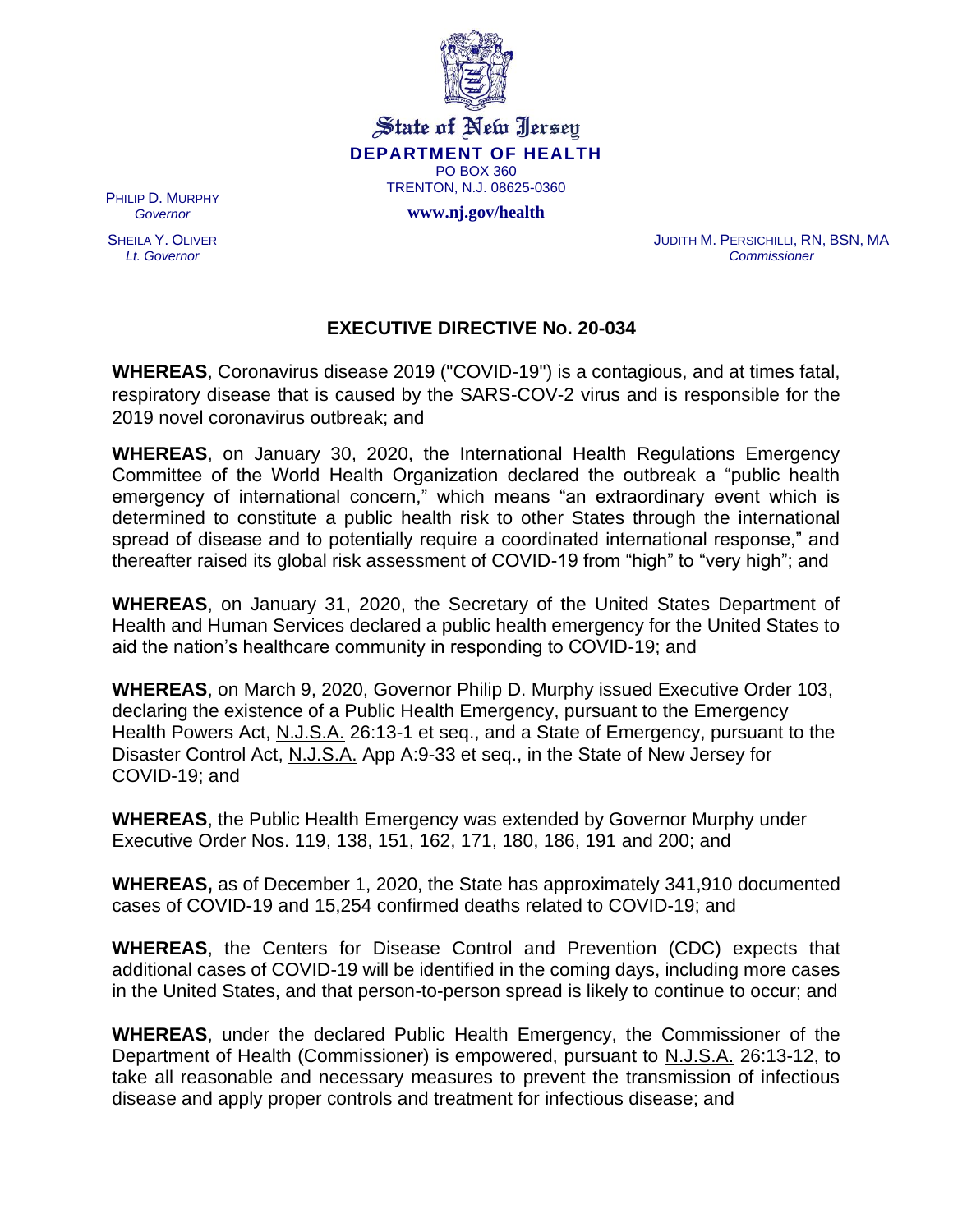**WHEREAS**, expansive and extensive testing of individuals for COVID-19 is essential not only for mitigating and controlling the spread of the virus but also to determine the prevalence of the spread of the virus in the State; and

**WHEREAS**, in order to receive a SARS-COV-2 viral test to diagnosis COVID-19, a prescription or order for the test must be issued by a healthcare provider authorized to prescribe or order laboratory tests; and

**WHEREAS**, it is necessary to decrease barriers to SARS-COV-2 viral testing so that individuals who are unable to obtain a prescription for testing are able to obtain testing; and

**WHEREAS**, the Department of Health has issued various Executive Directives providing for the SARS-COV-2 viral testing of staff, residents and visitors to certain health care facilities; and

**WHEREAS**, the Department of Health has the authority to issue a Standing Order to allow for individuals to obtain testing; and

**WHEREAS**, to ensure that staff, residents and visitors to certain facilities may obtain testing, a State issued Standing Order allowing individuals to undergo testing without a prescription or order is necessary and appropriate.

**NOW, THEREFORE, I, JUDITH PERSICHILLI**, Commissioner of the New Jersey Department of Health, pursuant to the powers afforded to me under the Emergency Health Powers Act, hereby ORDER and DIRECT the following:

- 1. The Department of Health shall issue a Standing Order allowing for staff, residents and visitors of a nursing home, assisted living residence, dementia care home, comprehensive personal care home, and residential health care facility licensed pursuant to P.L 1971, c. 136 (N.J.S.A. 26:2H-1 et seq.); and state Developmental Centers as listed in N.J.S.A. 30:1-7 (collectively, "covered facilities") to receive a SARS-COV-2 viral test.
- 2. Any licensed healthcare provider, licensed pharmacist (to the extent authorized by the Department of Law and Public Safety, Division of Consumer Affairs), or trained personnel at a covered facility is authorized to collect and process a SARS-COV-2 viral test approved by the U.S. Food and Drug Administration (FDA), authorized by the FDA through an Emergency Use Authorization or approved by the New Jersey Clinical Laboratory Improvement Services as permitted by the FDA under the Standing Order.